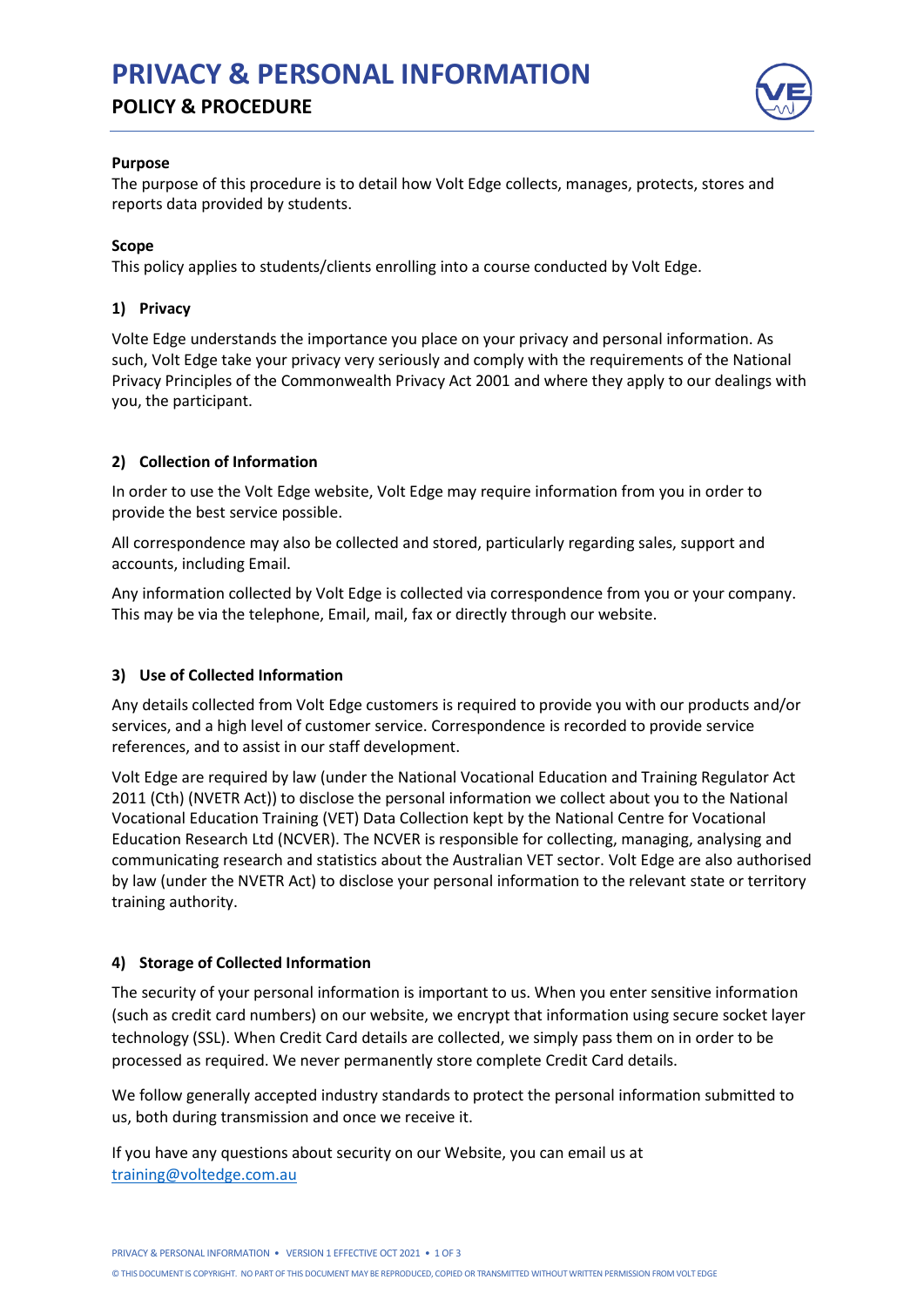

## **5) Access to Collected Information**

If you're personally identifiable information changes, or if you no longer desire our service, you may correct, update, delete or deactivate it by emailing us at [training@voltedge.com.au](mailto:training@voltedge.com.au)

## **6) Communications**

Volt Edge uses personally identifiable information for essential communications, such as Emails, accounts information, and critical service details. We may also use this information for other purposes, including some promotional emails. If at any time a customer wishes not to receive such correspondence, they can request to be removed from any mailing lists by emailing us at [training@voltedge.com.au](mailto:training@voltedge.com.au)

You will be notified when your personal information is collected by any third party that is not our agent/service provider, so you can make an informed choice as to whether or not to share your information with that party.

# **7) Third Parties**

Volt Edge may at its discretion use other 3<sup>rd</sup> parties to provide essential services on our site or for our business processes. We may share your details as necessary for the third party to provide that service. These 3<sup>rd</sup> parties are prohibited from using your personally identifiable information for any other purpose. Volt Edge does not share any information with 3<sup>rd</sup> parties for any unknown or unrelated uses.

# **8) Regulatory Bodies**

The NCVER will collect, hold, use and disclose your personal information in accordance with the law, including the Privacy Act 1988 (Cth) (Privacy Act) and the NVETR Act. Your personal information may be used and disclosed by NCVER for purposes that include populating authenticated VET transcripts; administration of VET; facilitation of statistics and research relating to education, including surveys and data linkage; and understanding the VET market.

The NCVER is authorised to disclose information to the Australian Government Department of Education, Skills and Employment (DESE), Commonwealth authorities, State and Territory authorities (other than registered training organisations) that deal with matters relating to VET and VET regulators for the purposes of those bodies, including to enable:

- administration of VET, including program administration, regulation, monitoring and evaluation
- facilitation of statistics and research relating to education, including surveys and data linkage
- understanding how the VET market operates, for policy, workforce planning and consumer information.

The NCVER may also disclose personal information to persons engaged by NCVER to conduct research on NCVER's behalf. The NCVER does not intend to disclose your personal information to any overseas recipients. For more information about how the NCVER will handle your personal information please refer to the NCVER's Privacy Policy at www.ncver.edu.au/privacy. If you would like to seek access to or correct your information, in the first instance, please contact your RTO using the contact details listed below. DESE is authorised by law, including the Privacy Act and the NVETR Act, to collect, use and disclose your personal information to fulfil specified functions and activities.